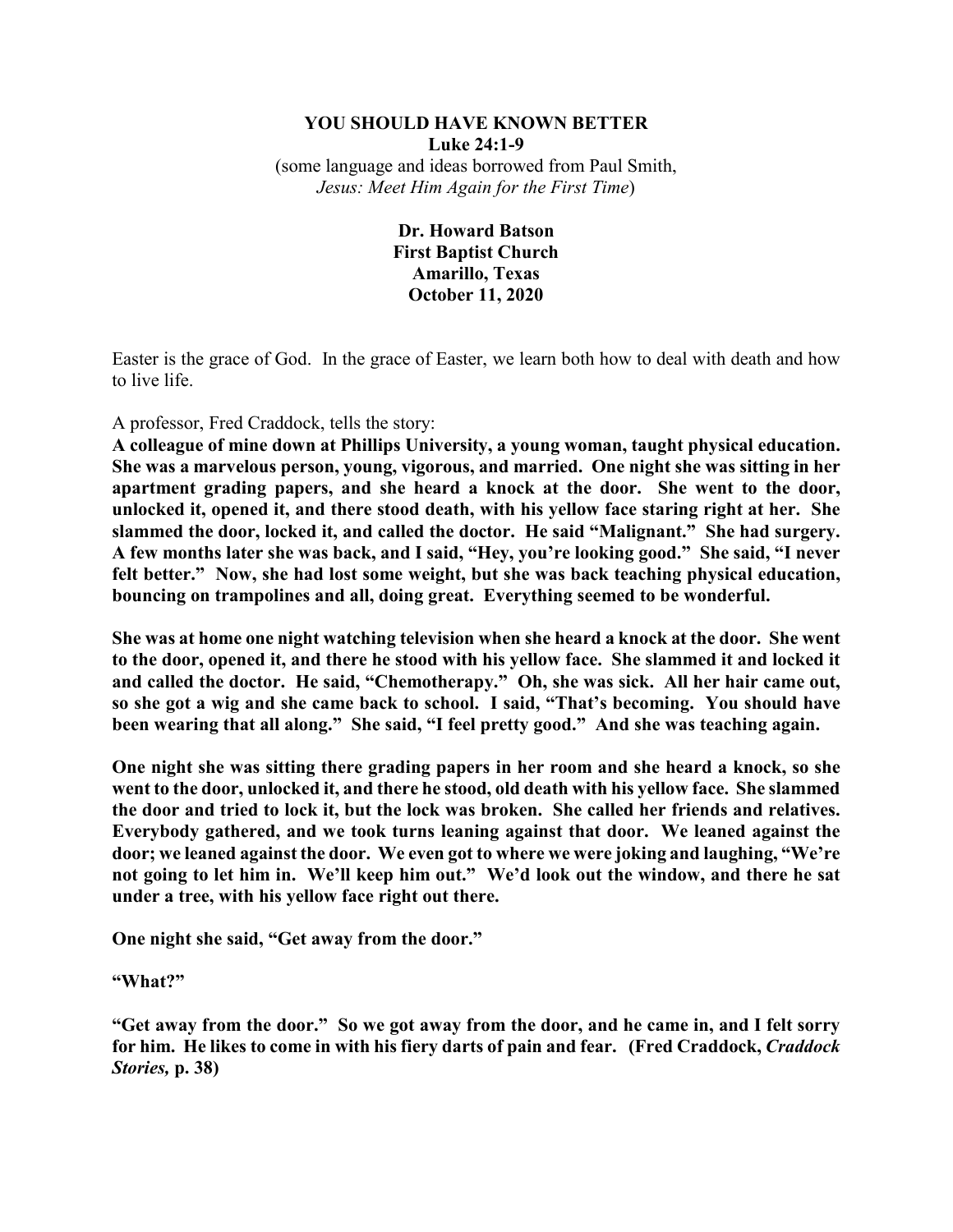Death likes to rob us of those who are most dear to our hearts.

There is, perhaps, no more wrenching word that can be said than "dead." In fact, I'm amazed at all the euphemisms we have concocted in order not to have to say someone is dead. Sometimes we say they have fallen asleep, expired, we lost them, they left, passed away, didn't make it. We'll say almost anything to avoid the four-letter word – perhaps the worst four-letter word in the English vocabulary. Dead. D-E-A-D.

We hate the word because death is a thief, a horrid thief. It robs us of the tender touch of someone we love dearly. It robs us from sharing a smile with our daughter. Feeling the warmth of our husband or wife. Enjoying the security of our parents. There are lost embraces, conversations that never get to be exchanged.

Dead. It's an awful word. And it robbed a group of disciples of their Savior, their Lord.

They were stunned. How could it have happened? They knew that following Jesus was a risk. There had been some close calls before. Unwelcome political uprisings were often brutally put down. But this man had walked on water. There were witnesses. The lame had walked. The blind had received sight. A great following had developed around Him. The city was abuzz a week earlier, celebrating Jesus' entry into Jerusalem as if He were some sort of king.

The disciples could still hear the proclamation echoing in their ears, resonating in their heart. "Hosanna to the Son of David. Blessed is He who comes in the name of the Lord! Hosanna in the highest." With a loud voice, they were praising God for all the miracles they had seen worked by His hands.

"Stop the blasphemy. Your disciples can't speak of you as the Messiah," the Pharisees protested.

"I tell you," said Jesus, "if my disciples are silent, the very stones will cry out."

The week had started so wonderfully. How could they have ever anticipated or predicted such a dreadful ending, such a horrible death?

Now look at Him. The one who had entered as a king was hanging on that awful cross. His back was shredded from the flogging. His face was beaten from the fists. His brow was lacerated by the thorns. The nerves and ligaments in his wrists and feet were torn by rough spikes. As if to write "The End" at the conclusion of a story, they had seen the soldier step up with a spear and rupture Jesus' internal organs, with a butcherous stab.

They were empty. Death leaves us so empty. So angry. So shocked. It never really makes sense – sometimes, no sense at all. The disciples were stunned to silence by the death.

And we, too, are left in the deep despair that death delivers. So many of you have been robbed by death this year or in recent years. For you this morning, the story about death his real. You don't have to sit here and imagine what the disciples felt like when the one whom they had loved the very most, and the one that loved them the most, was suddenly and surprisingly snatched away.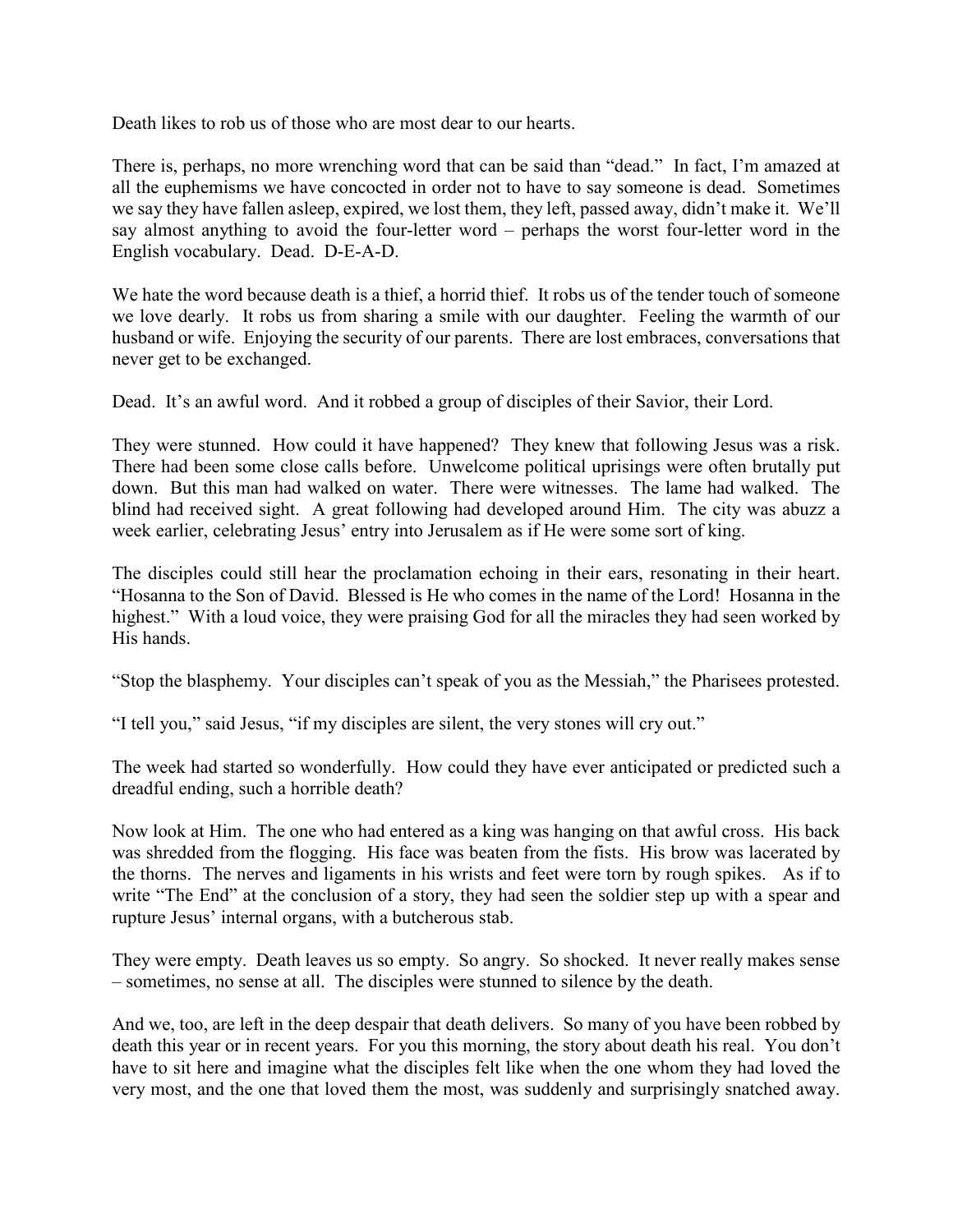You know the emptiness, the loneliness, the despair that accompanies the enemy of death. As they hurt, you hurt.

I'm happy to say that the story of Jesus does not end with the cross. The conclusion is not at the tomb. The storm that occurred during the crucifixion had ended, and the blackness turned to the light of day. The earth ceased its seizures. All was still.

After the three bodies had hung motionless for some time, two men and their servants approached the cross upon which Jesus was hanging. They spoke to the centurion, showed him their official papers, and removed Jesus' body from the cross, using huge iron pinchers and bracing themselves against the base of the cross to remove the long iron spike from Jesus' feet. Next, they lowered the cross bar to the ground, with Jesus' slowly stiffening body still attached. It was gruesome work – prying the other two spikes out of the crossbar and finally extracting them from Jesus' wrists. But eventually the work was done.

These two members of the Jewish ruling council, who had shown some sympathy for Jesus, quickly wrapped Jesus' body in a clean linen cloth and carried the body away. Joseph of Arimathea had Jesus' body brought to his own tomb – a tomb never used before, a tomb hewn out of a rocky hillside in a garden plot he owned nearby.

The women, Mary of Magdala and another Mary, the mother of James, watched as the men hurried in and out of the tomb, tearing long strips of cloth in which to wrap the body for burial, as was the custom. It had to be done in haste, since the Sabbath was approaching, and no work could take place on the Sabbath. The women decided that after the Sabbath had passed they would come back themselves and make sure the body was properly anointed with all the customary spices.

Now the body lay, mummy-like, on a stone shelf along the wall. With the Sabbath approaching, there was not a moment to spare. The men pushed and levered the great stone into place over the mouth of the tomb and headed back to the city, followed by the women.

It was supposed to be a holiday, a festival, a time for the Passover Sabbath with friends and family. Some holiday. Nobody was in the mood for celebrating. Shock. Disbelief. Stunned. Trying to figure out how it all went wrong. When it went wrong. What they might have done differently. A week that started with "Blessed is He who comes in the name of the Lord" had ended with the chant, "Crucify Him. Crucify Him."

Pilate placed a contingent of Roman soldiers to guard the tomb, to make sure no one would tamper with the tomb.

The Sabbath passed without any incident. And just before sunrise on the first day of the week, the women gathered up their spices and slipped out of the house where they had been staying. The city gates would open at dawn, and they hoped they could get to the tomb, add their spices, and be away before anyone came along asking questions. Jesus' mother, Mary, had been physically and emotionally exhausted by the devastating event of watching her son crucified. Finally, finally Mary slept.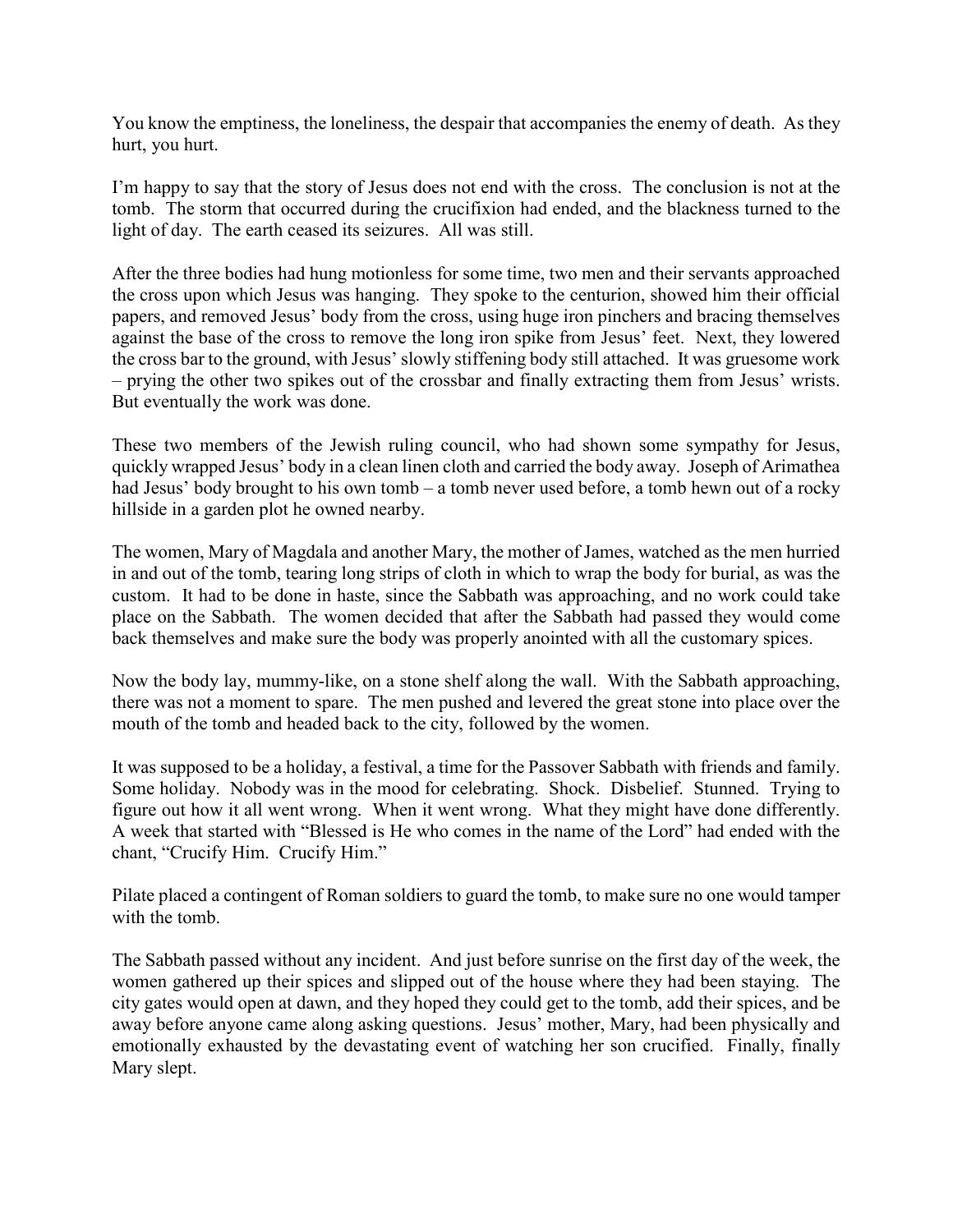John watched the women'ssilhouettes as they disappeared up the street. He reflected for a moment on the therapeutic value of having something to do when you are overwhelmed by grief. He was glad Jesus had asked him to care for His mother.

As they approached the little garden outside the wall of Jerusalem, to their great surprise and dismay, they saw that the tomb stood open. It was empty. Even as they were pondering their perplexity, two men stood near them in dazzling apparel. Just as the angels had proclaimed the glad tidings of Jesus' nativity, so now, again, God sent some of these celestial beings to bring to the women the tidings that He had risen from the dead. As in every case in scripture when mere humans find themselves standing in the presence of heavenly messengers, the ladies are terrified and bow their heads in respect and reverence.

The angels tell the ladies, "You should have known better." That is the essence of what they said. They asked, "Why do you seek the living among the dead? Why are you looking for a living person in a graveyard? He is not here, but He has risen. Remember how He spoke to you while He was still in Galilee, saying that He must be delivered into the hands of sinful men and be crucified, and on the third day rise again." And they remembered His words.

It's a gentle rebuke. "You should have known better. Why are you looking for the living among the dead?" Surely they should have known that He who is life would never have remained imprisoned by the bonds of death. Jesus had repeatedly warned His disciples that He was going to die, but to take heart. He was going to live again.

Yes, those ladies should have known better. They should not have been seeking the living Lord in a graveyard.

We should know better, too. We should know that death cannot defeat those who follow the Lord of the resurrection. For as Paul said, even as Jesus is the first fruits of the resurrection, those who believe in Him shall follow. Put another way, because Jesus Christ has been victorious over death, those who believe in Him will be victorious, too.

Death has been defeated. Death that comes to your home, death that visits your family and robs you of the living love relationship that you have, is ultimately, absolutely powerless. As Paul declares, death is swallowed up in victory. "O death, where is your victory? O death, where is your sting? Thanks be to God who gives us victory through our Lord Jesus Christ. Therefore my beloved brethren, be steadfast, immovable, always abounding in the work of the Lord, knowing that your toil is not in vain in the Lord."

Death has been defeated in Christ.

The divine creatures give the greatest proclamation of the ages. "He is not here. He has risen!"

When they declare that Jesus has risen from the dead, they declare that we can be a people of hope and not despair.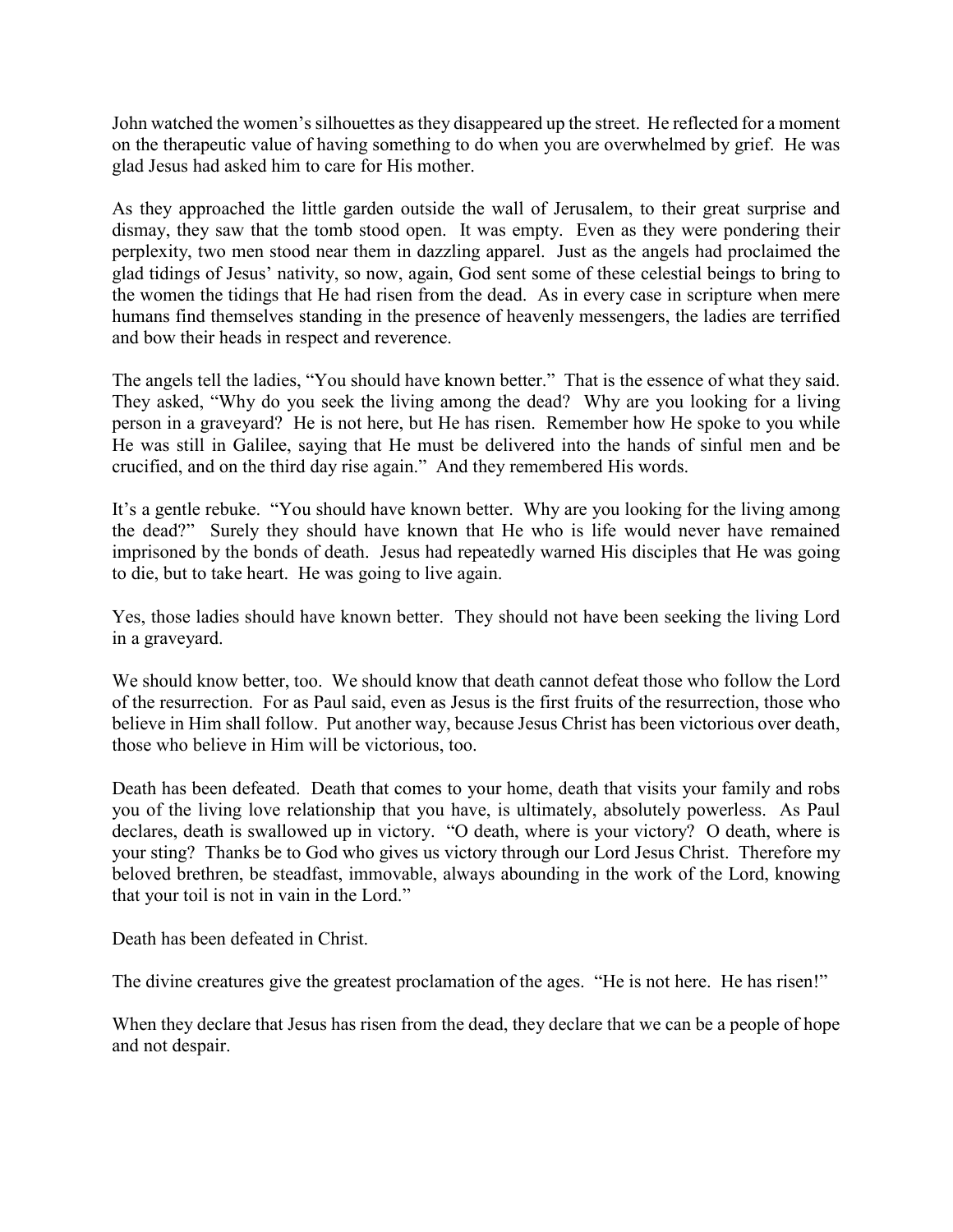When they declare that Jesus has risen from the dead, they declare that those who love Him don't have to be afraid anymore, for ultimately nothing can separate us from the love of God in Christ Jesus – not even death, itself.

When they declare that He is risen from the dead, He is not here, they are saying, "Grieve if you must when those that you love die, but do not grieve without hope."

For Jesus Christ, Himself, the one who was resurrected, the Son of God, will come down from heaven with the voice of the archangel and the trumpet of God, and the dead in Christ shall rise first, and then we who remain until the coming of the Lord shall be caught up together with them in the clouds and, thus, we shall always be with the Lord.

What they were saying is this: You'll be forever in the Kingdom of God, side by side with your loved ones who also profess the Lordship of Christ. When they said "He is not here. He is risen!" they might as well have said, "Sleep well tonight, ladies. Your Lord is living. He's in control. God is on His throne. There is nothing at all to bring you despair."

It is in the cross of Christ Jesus that we find grace. In His resurrection, grace is made available. Because of the death and resurrection of Christ, grace is made available to you and to me. Grace changes who we are. Grace changes both how we die, for now we die with hope, but grace also changes how we live.

Fred Craddock, once preaching professor at Chandler School of Theology, tells of visiting another city. He had to stay on a Saturday night in order to get a better fare for the church in which he was the guest pastor for a weekday event. He stayed in a little motel, but it really wasn't a church district so he asked at the counter on Sunday morning, **"Is there a church near here to which I could walk?"** 

**After a little huddle behind the counter, they said, "Well, there is one about three or four blocks down this way," pointing in one direction.** 

**I said, "Do you know what kind it is?"** 

**"No, we don't know."** 

**I said, "That's okay." So I walked down and went in. It was a small building, said the professor, modestly built but one of those that looks like the men of the church helped build it, because they seemed to love it very much. It was warm and friendly, not elaborate at all for worship. I took my seat, he says, a bit early. It soon began to fill up and soon was totally filled. I would say there were about 120 people. At the appointed hour, the choir came down. Following the choir came the minister.** 

**I was absolutely shocked, wrote the professor. He was very tall – I forgave him for that. I suppose he was 6'4". He was also very large, maybe 280 or 300 pounds. But the most noticeable feature was his stumbling, lumbering gait. He was awkward, almost falling, with his long, useless arms at his sides, like they were awaiting further instruction. His head was**